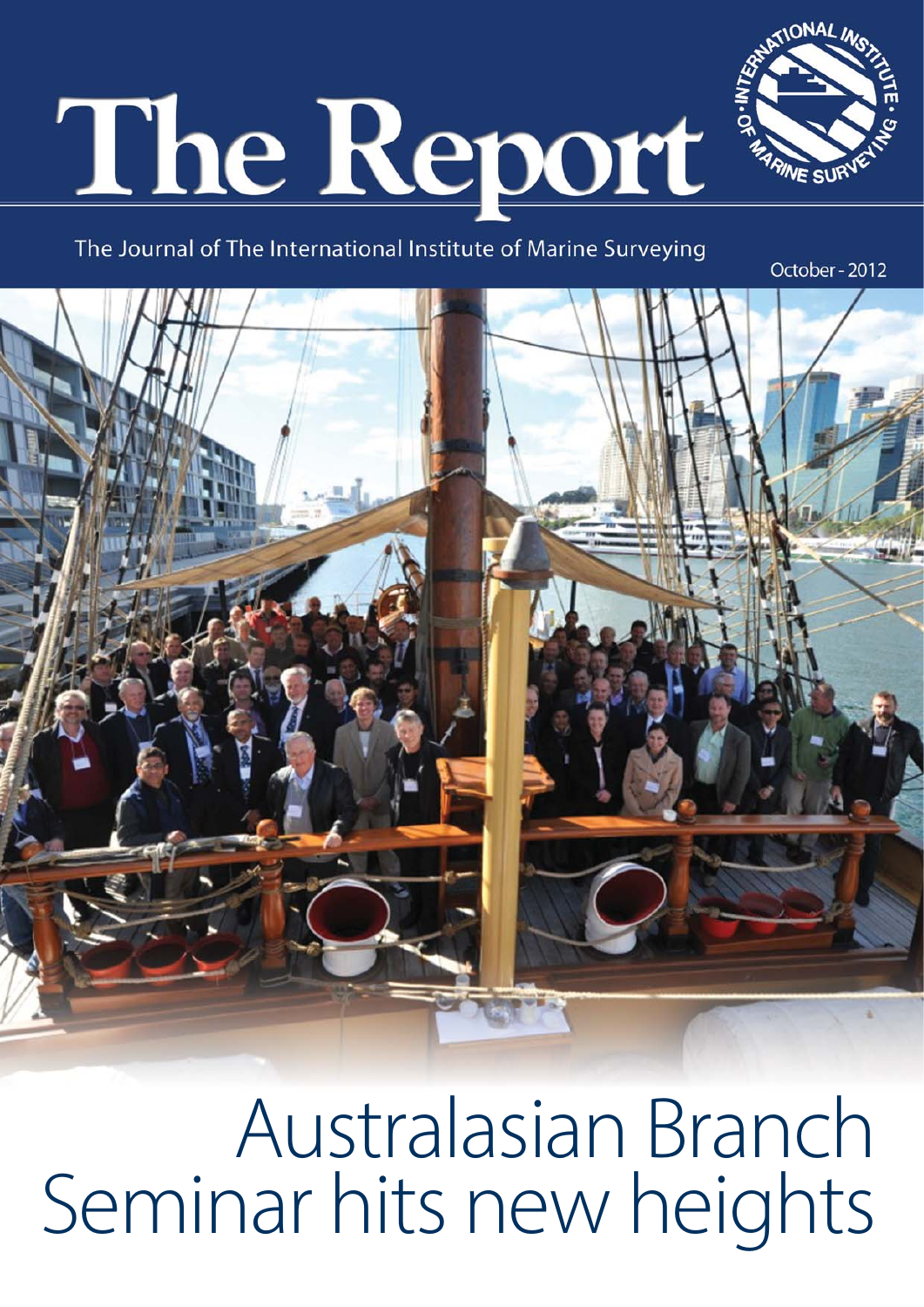## **Content Content Content 2012**

The Journal of The International Institute of Marine Surveying

| Forward                                                                 | 2  |
|-------------------------------------------------------------------------|----|
| <b>IIMS Administration</b>                                              | 2  |
| IIMS Diploma becomes a HNC and HND                                      | 4  |
| Rig Basics                                                              | 4  |
| Report by the Regional Director for Australia                           | 5  |
| <b>Surveyors Beware</b>                                                 | 6  |
| Using Technology to Improve the<br><b>Quality of Service to Clients</b> | 7  |
| Seawork does the business                                               | 9  |
| Photographs                                                             | 10 |
| President's Hail from the Tall Ship's<br>Belly at Sydney Harbour        | 14 |

| News From the SSA                                | 15 |
|--------------------------------------------------|----|
| IIMS Australasia & Oceania Conference Report     | 16 |
| Call for uniform surveyor qualifications         | 20 |
| Every Crack Tells A Story                        | 24 |
| <b>Byron Williams</b>                            | 26 |
| New Zealand Branch Chairman's Report             | 27 |
| Using Ultrasound in Marine Maintenance           | 28 |
| <b>IIMS Seminar - Pakistan</b>                   | 29 |
| From the Journals of the Apostleship of the Seas | 31 |
| India Seminar at Chennai                         | 32 |
| Member's Forum                                   | 33 |

### **Executive Board Members** Capt Alle

| Capt Allen Brink(c) $\tilde{ }$ |            | South Africa Regional Director South Africa    |
|---------------------------------|------------|------------------------------------------------|
| Capt Barry Thompson(c)          |            | New Zealand Regional Director New Zealand      |
| Capt Chris Kelly                | UK         | Chairman Professional Assessment Committee     |
| Capt Chris Spencer              | UK         | <b>Chairman Commercial Enterprises</b>         |
| Mr Colin South*                 | UK         | Chairman of Small Craft Surveying              |
| Capt Irawan Alwi(c)             | Indonesia  | Regional Director Indonesia                    |
| Mr John Heath*(c)               | UK         | Technical Response Team                        |
| Mr Geoff Waddington             | UK         | <b>Chairman Education and Training</b>         |
| Mr Fraser Noble                 | UK         | Chairman Certifying Authority                  |
| Capt John Noble                 | UK         | Chairman F&GPC                                 |
| Capt $K \cup R$ Khan $(c)$      | Pakistan   | Regional Director for Pakistan                 |
| Capt Parfait Oyono(c)           | Cameroon   | Regional Director West African                 |
| Mr Paul Homer*                  | UK         | <b>Chairman Standards and Administration</b>   |
| Capt Paul Townsend              | UK         | <b>IMO Liason</b>                              |
| Capt Peter Lambert(c)           | Australia  | Regional Director Australia                    |
| Mr Milind Tambe(c)              | India      | Regional Director India                        |
| Capt Zarir Irani(c)             | Dubai      | <b>Regional Director UAE</b>                   |
| Mr Zenon Cheng(c)               | Hong Kong  | Regional Director for China                    |
| Capt Zillur Bhuiyan(c)          | Bangladesh | Regional Director Bangladesh                   |
| Eurlng Dimitrios Spanos         | Greece     | Regional Director Eastern Mediterranean        |
| Mr P G Morganl                  | UKI        | Immediate Past President                       |
| Mr John Excel                   | UK         | Chairman responsible for Short Course Training |
| *Indicates director of IIMS     |            | (c) Indicates Corresponding Member             |

### **In-Country Representatives**

| Mr A Gnecco              | Italy           | Mr P Ch Lagoussis East Africa |                              |
|--------------------------|-----------------|-------------------------------|------------------------------|
| Capt B Khoo              | Malaysia        | Mr P Taylor                   | Trinidad                     |
| Mr D Edery               | Peru            | Mr P Thomas                   | Philippines                  |
| Mr E Parry               | Qatar           | Capt R Lanfranco              | Malta                        |
| Capt Eugene Curry        | Ireland         | Mr R Reynolds                 | <b>Reunion and Mauritius</b> |
| Mr G Jugo                | Venezuela       | Dr S Favro                    | Croatia                      |
| CaptG Villasenor         | Mexico          | Mr Emrys Parry                | Qatar                        |
| Mr J Bru                 | Panama          | Mr James Renn                 | <b>USA</b>                   |
| Mr J Rowles              | Turkey          | Mr Bjorn Julius               | Scandinavia                  |
| Mr M Adouni              | Tunisia         | Mr M Zukowski                 | Germany                      |
| Capt M Shareef           | <b>Maldives</b> | Mr P Broad                    | South Korea                  |
| Mr R de Almedida Padilha | Brazil          |                               |                              |
|                          |                 |                               |                              |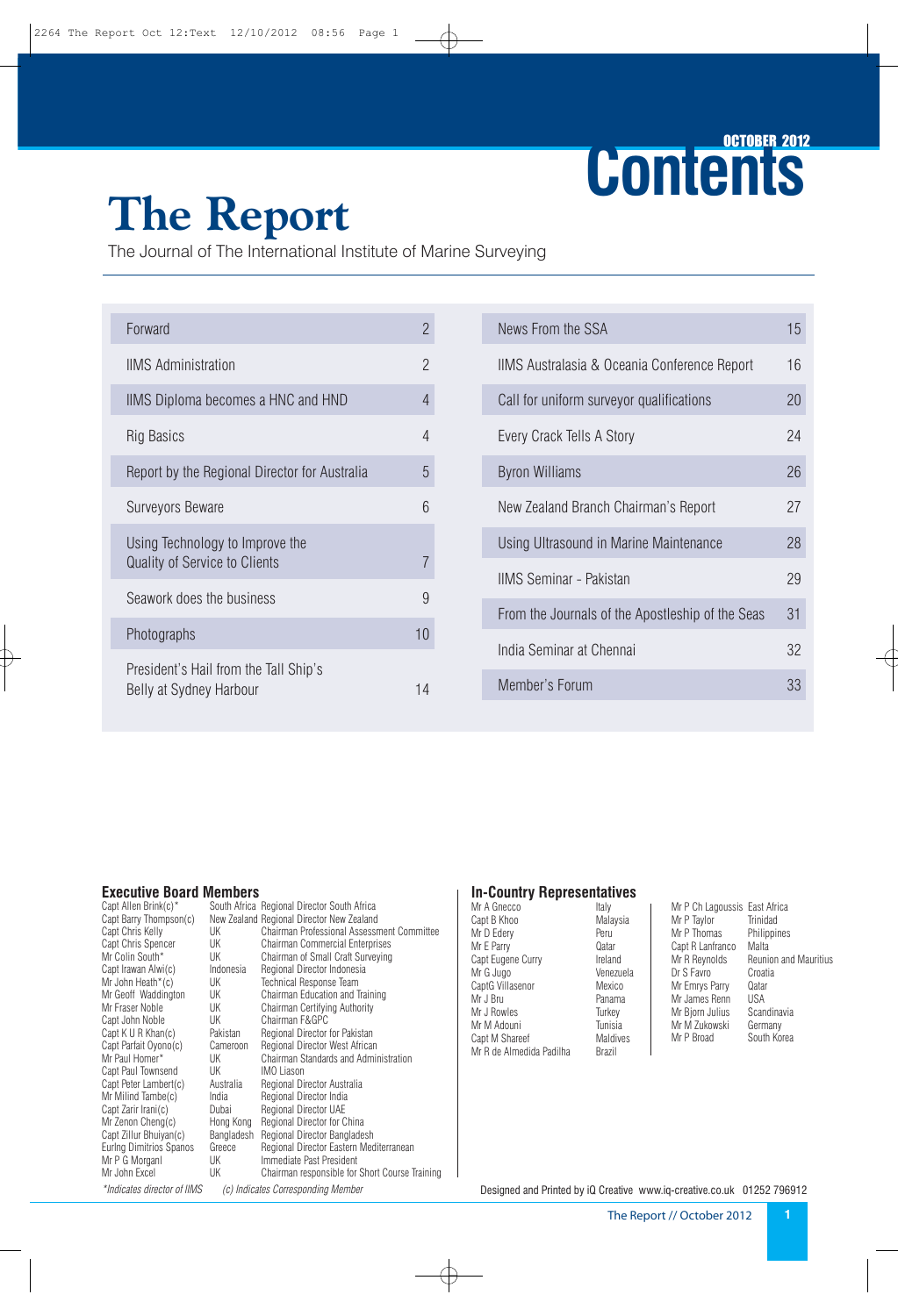### Using<br>Technolog to Improve the **Quality of Service** to Clients

MOKING

to Clients Alessio Gnecco MIIMS



Despite any effort, incidents occur and they are of particular importance when they involve commercial vessels with risk of sinking or capsizing or when their salvage is to be attempted. This happens specifically when, due to collisions, groundings or other circumstances, the incident causes a loss of the normal free floating characteristics of the damaged vessel.

In such cases the surveyors are called to one of the most challenging task they can encounter in their professional life. All the usual approaches have to be reconsidered, the time is limited, information scarce, conflicting interests colliding and the risk huge.

An excellent description of the matter, seen from different perspectives, is given by the "Casualty Management Guidelines" by John Noble, published by the Nautical Institute and that were presented at the latest conference of the Institute. I strongly recommend their reading to anybody who might be involved in a salvage case at any stage and of course to the colleagues of IIMS.

Since the beginning of my career I got the opportunity to assist to a few salvage operations and their aftermath,

either as young project manager of a shipyard awarded of the contract of repairing heavily damaged vessels, as owners' superintendent on board of grounded ships or as surveyor appointed either by the hull and machinery underwriters or by the owners of the involved asset.

In all these cases I had the full awareness of the necessity to be prepared well in advance of the event and I was conscious that specific tools were necessary, especially from the calculation point of view. Luckily the performances of modern computers are increasing at an astonishingly pace and very handy instruments can support the decisions of the surveyor giving him/her a better confidence.

However, it is often necessary to refer to specific and onpurpose developed software. For this reason, Herbert Engineering Co. (www.herbert.com) and Stige Surveys and Consulting (www.stige.co.uk) of the writer reached